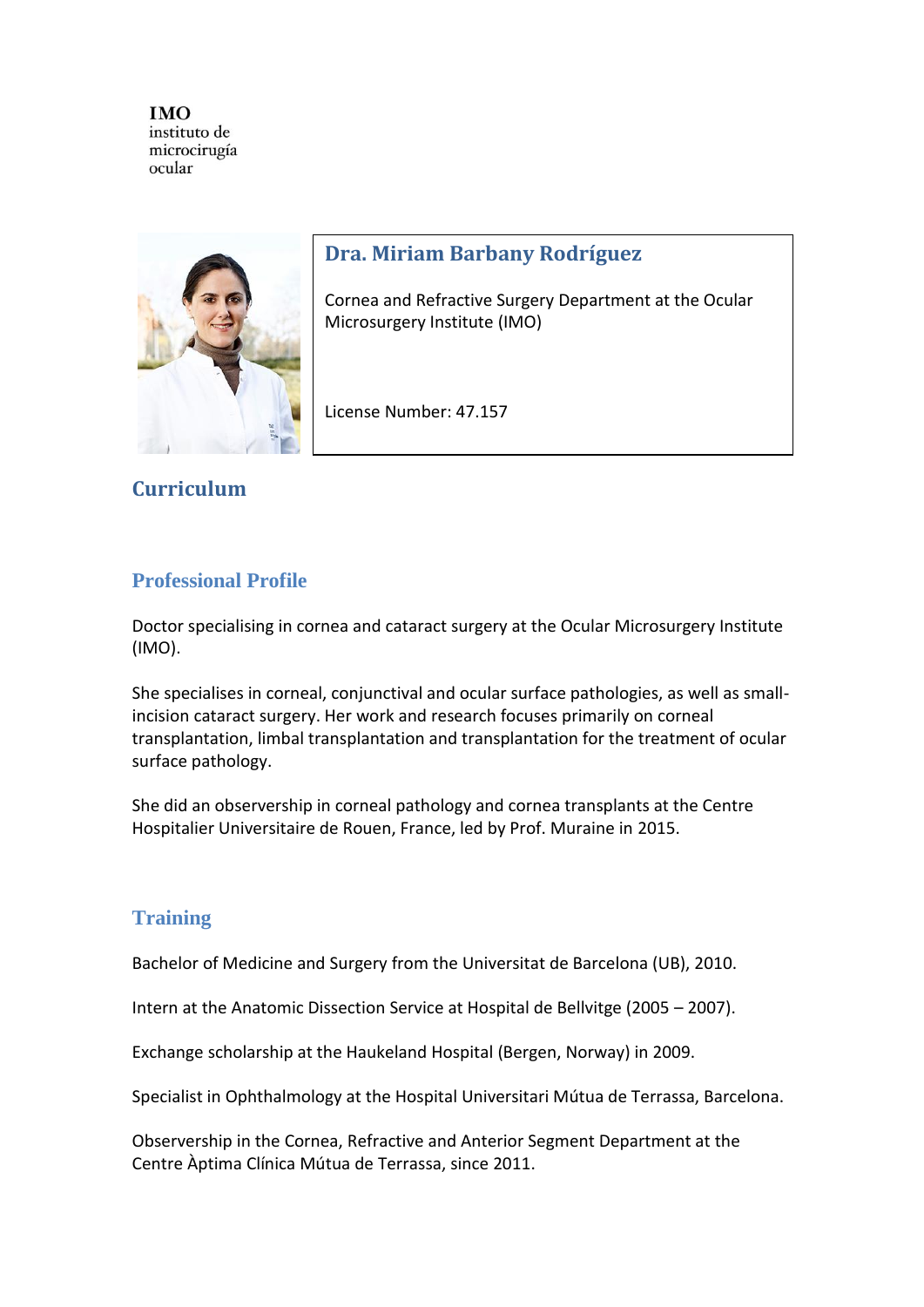Specialisation validated by exams of the International Council of Ophthalmology (2013  $-2014$ ).

Additional training as a paediatric ophthalmologist at the Hospital Sant Joan de Déu in 2015 (Barcelona).

# **Specialisation**

Her areas of expertise are medical and surgical treatment of corneal, conjunctival and limbal diseases. She also dedicates herself to cataract surgery with phacoemulsification via a small incision or extracapsular technique, as well as monofocal or multifocal lense implants to correct presbyopia.

### **Professional Appointments**

Member of the Cornea, Cataract and Refractive Surgery Department at the IMO since 2016.

Specialist ophthalmologist of the Cornea and Anterior Segment Department at the Hospital Universitari Mútua de Terrassa since 2015.

Specialist ophthalmologist of the Paediatric Ophthalmology Department at the Hospital Universitari Mútua de Terrassa since 2015.

Specialist ophthalmologist of the Cornea, Anterior Segment and Refractive Surgery Department at the Centre Àptima Clínica Mútua de Terrassa and, later on, at the Surgical Eye Centre of Terrassa (2014 – 2015).

#### **Affiliations**

Member of the European Society of Cataract and Refractive Surgery since 2012.

Member of the Medical Association of Barcelona since 2011.

Member of the Catalonian Ophthalmology Society since 2011.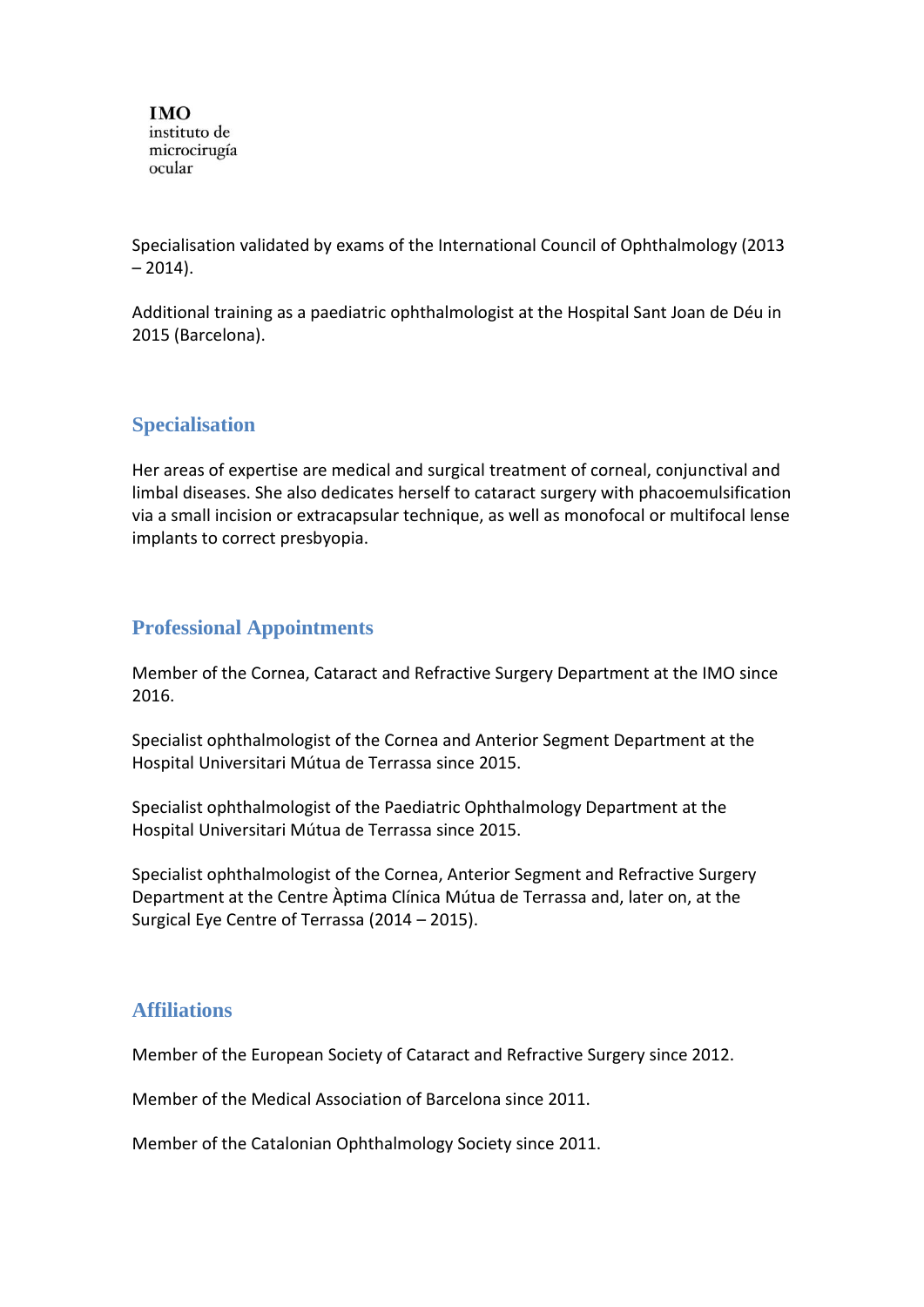## **Research**

She is currently involved in several research projects on cornea transplants and the treatment of ocular surface diseases (cornea, conjunctiva and sclero-corneal limbus).

She has undertaken and/or participated in numerous research projects, among which are:

**Collaborating researcher.** HOLOCORE. Efficacy and Safety of Autologous Cultivated Limbal Stem Cells Transplantation (ACLSCT) for Restoration of Corneal Epithelium in Patients With Limbal Stem Cell Deficiency. (7424-01)

**Collaborating researcher.** PRGF-ENDORET. Randomised, parallel-group, multicentre, blind to evaluators clinical trial to evaluate the efficacy and safety of PRGF-Endoret eye drops in patients with stage 2 and 3 neurotrophic keratitis. (BTI-011-EC/15/QUER)

| Since May 2015    | OPHTHEC, THE NETHERLANDS & HOSPITAL UNIVERSITARI MÚTUA DE<br>TFRRASSA                                                                                                        |
|-------------------|------------------------------------------------------------------------------------------------------------------------------------------------------------------------------|
|                   | Prospective multicenter clinical trial with the PrecizonPresbyopic<br>multifocal intraocular lens.                                                                           |
| $2013 - 2015$     | PUBLIBECA SECOIR 2015 - HOSPITAL UNIVERSITARI MÚTUA DE<br>TFRRASSA                                                                                                           |
|                   | Relationship of Visual Acuity and Graft Thickness in Descemet<br>Stripping Automated Endothelial Keratoplasty.                                                               |
| <b>Since 2013</b> | REFOCUS GROUP & HOSPITAL UNIVERSITARI MÚTUA DE TERRASSA                                                                                                                      |
|                   | PresView Scleral Implant (PSI) for the improvement of near visual<br>acuity in presbyopic patients.                                                                          |
| $2012 - 2015$     | <b>CONSORCI SANITARI DE TERRASSA</b>                                                                                                                                         |
|                   | The use of HD-OCT to evaluate the results after the pterygium's<br>surgery. Tomographicpatterns.                                                                             |
| $2012 - 2013$     | LABORATORIO ALCON & HOSPITAL UNIVERSITARI MÚTUA DE<br><b>TERRASSA</b>                                                                                                        |
|                   | Surface Project "Approach of the ocular surface disease in the patient<br>with glaucoma".                                                                                    |
| 2012              | HOSPITAL UNIVERSITARI MÚTUA DE TERRASSA                                                                                                                                      |
|                   | Assessment of central corneal thickness in normal eyes with non-<br>contact optical low-coherence reflectometry (Lenstar), ultrasound<br>pachymetry and specular microscopy. |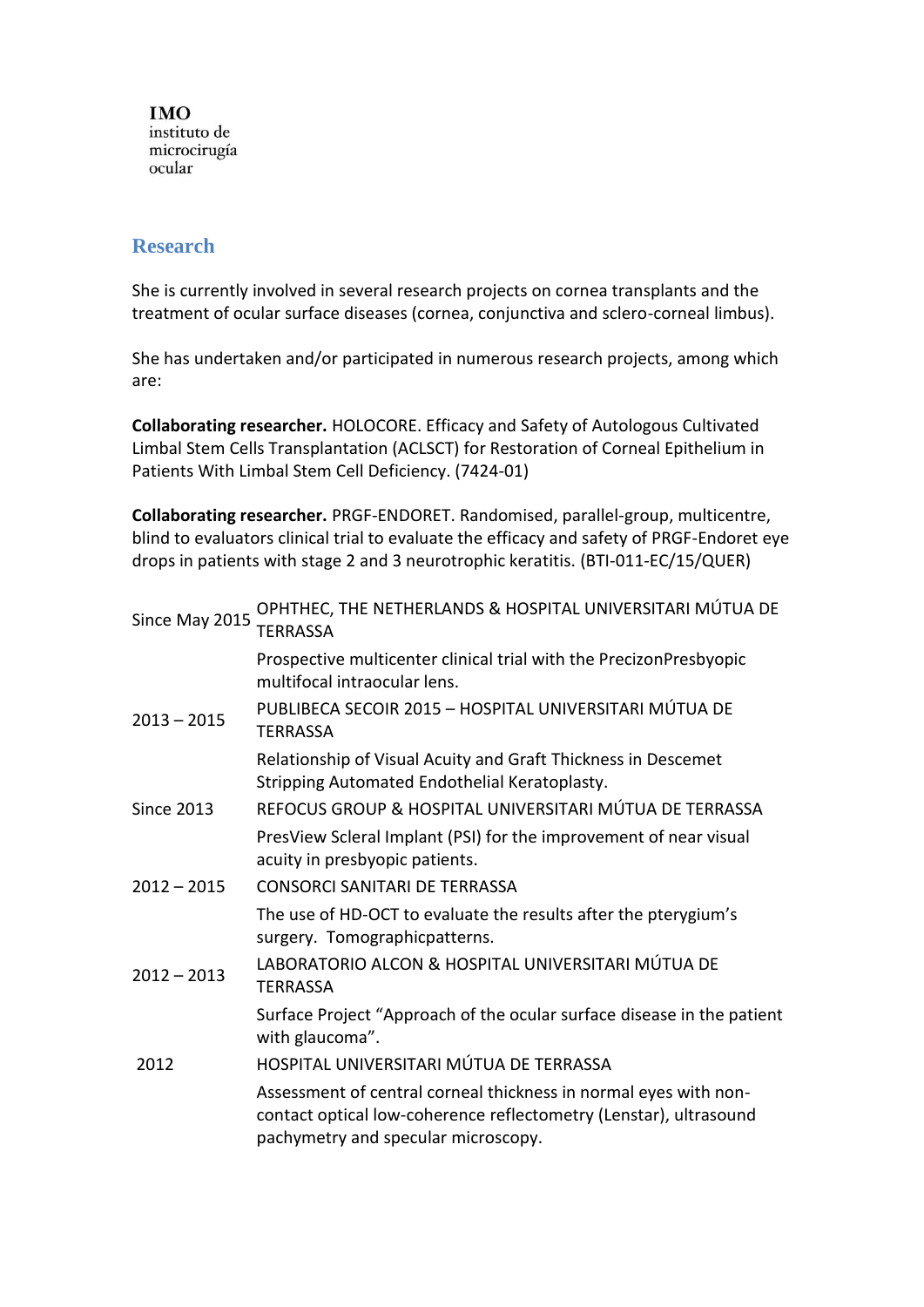#### **Publications**

She has written and/or participated in numerous publications, notable among which are the following:

Güell JL, Morral M., **Barbany M.**, Gris O. Intacs® Corneal Implants for keratoconus. In: Price FW,McKee Y. Management of Keratoconus: iBook. 2016.

Gris O., **Barbany M.**, Güell JL., Elíes D. Capítulo 1.7 Superfície Ocular y queratoplastia. Queratoplastias: Nuevas técnicas para el siglo XXI. Sociedad Española de Oftalmología. 2016. ISBN: 978-84-89085-62-6

Güell JL., Segovia E., Celis J.,Gris O., **Barbany M**., Morral M. Capítulo 5.4.4 Queratoplastia laminar anterior profunda: técnica de viscodisección. Queratoplastias: Nuevas técnicas para el siglo XXI. Sociedad Española de Oftalmología. 2016. ISBN: 978- 84-89085-62-6

Güell JL., Segovia E., Celis J., Gris O., **Barbany M**., Morral M. Capítulo 7.2.4 Queratoplastia descemeto-endotelial:técnica bimanual. Queratoplastias: Nuevas técnicas para el siglo XXI. Sociedad Española de Oftalmología. 2016. ISBN: 978-84- 89085-62-6

Güell JL., Segovia E., Celis J., Gris O., **Barbany M**., Morral M. Capítulo 7.3.3 Queratoplastia descemeto-endotelial y cirugía vítreo-retiniana. Queratoplastias: Nuevas técnicas para el siglo XXI. Sociedad Española de Oftalmología. 2016. ISBN: 978- 84-89085-62-6

Güell JL., Segovia E., Celis J., **Barbany M**., Morral M. Capítulo 7.5.1 Complicaciones intraoperatorias de la queratoplastia descemeto-endotelial. Queratoplastias: Nuevas técnicas para el siglo XXI. Sociedad Española de Oftalmología. 2016. ISBN: 978-84- 89085-62-6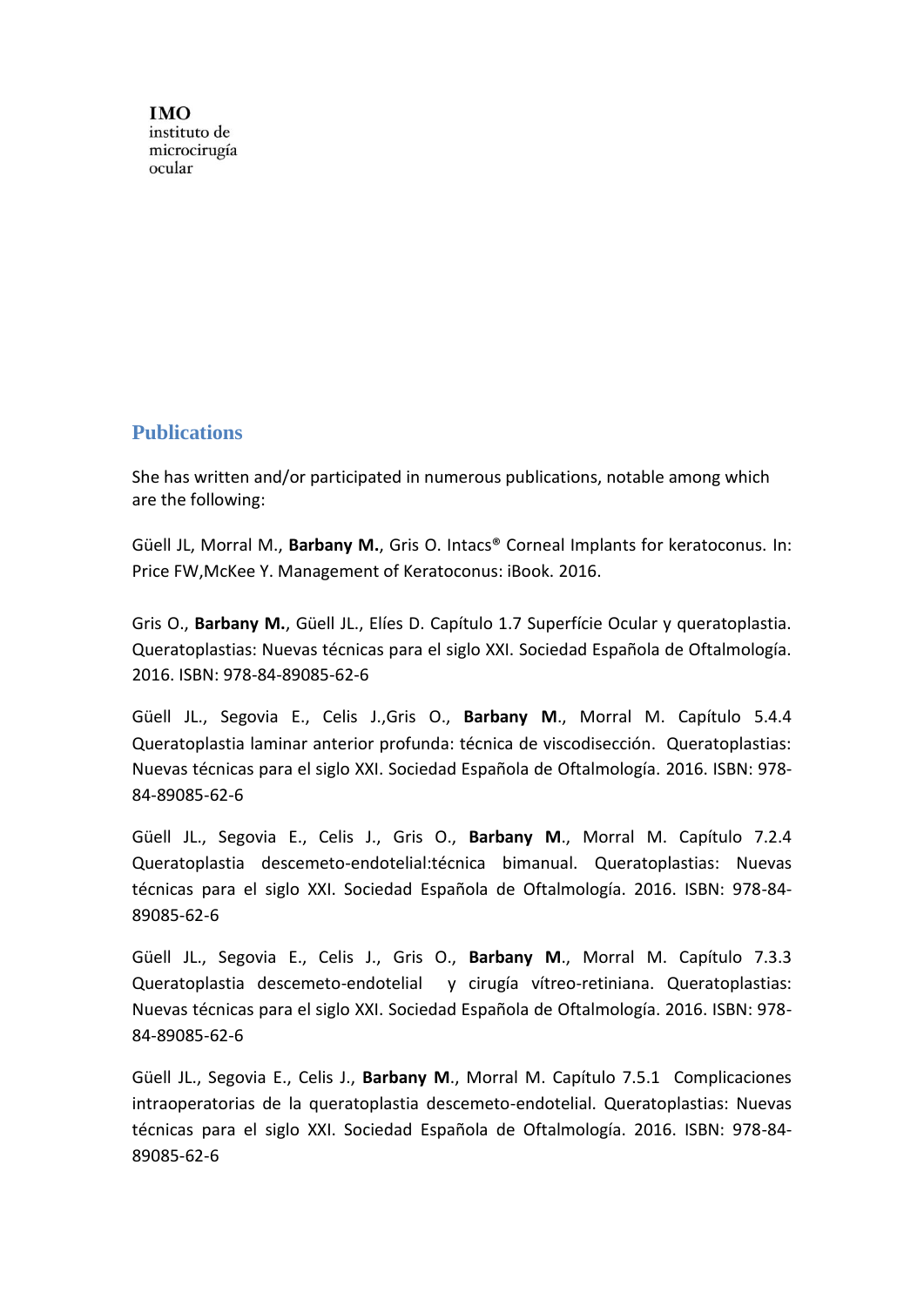Güell JL., Segovia E., Celis J., **Barbany M**., Morral M. Capítulo 7.5.3 Complicaciones postoperatorias tras la queratoplastia descemeto-endotelial. Queratoplastias: Nuevas técnicas para el siglo XXI. Sociedad Española de Oftalmología. 2016. ISBN: 978-84- 89085-62-6

Güell JL., Segovia E., Celis J., **Barbany M**., Morral M., Verdaguer P. Capítulo 7.6 Resultados de la queratoplastia descemeto-endotelial: comparación con otras técnicas. Queratoplastias: Nuevas técnicas para el siglo XXI. Sociedad Española de Oftalmología. 2016. ISBN: 978-84-89085-62-6

Güell JL., Segovia E., **Barbany M**., Morral M. Capítulo 7.7.2 Queratoplastia descemetoendotelial en el síndrome endoteliar iridocorneal. Queratoplastias: Nuevas técnicas para el siglo XXI. Sociedad Española de Oftalmología. 2016. ISBN: 978-84-89085-62-6

Güell JL., Segovia E., **Barbany M**., Morral M. Capítulo 7.7.5 Queratoplastia descemetoendotelial en ojo con injerto penetrante fallido y múltiples cirugías previas. Queratoplastias: Nuevas técnicas para el siglo XXI. Sociedad Española de Oftalmología. 2016. ISBN: 978-84-89085-62-6

**Barbany M.**, Gris O, Güell J.L. Therapeutic sectorial full-thickness sclero-keratoplasty for recurrent fungal keratitis. Arch Soc Esp Oftalmol 2014. Pii: S0365-6691(14)00184- 1:doi. 10.1016/j.oftal.2014.04.024 (Epub ahead of print)

Pujol P, Julio G, **Barbany M.** Ophtalmic and Physiological Optics. Healing indicators after pterygium excision by optical coherence tomography. May 2015.

#### **Conferences and courses**

She has been author or co-author of numerous communications and lectures at national and international ophthalmology courses and conferences. Most recently:

**Barbany M.** (2016) 1) Communications: Loss of tissue during DMEK graft acquisition with the Muraine technique. Graft functionality and adhesion in complex DSAEK. Loss of donor tissue: DMEK vs DSAEK. Busting the myth. DMEK: our experience and analysis of results. 2) Poster: Postoperative follow-up of DMEK with OCT (1st prize). 47th Catalan Ophthalmology Society Conference. Barcelona